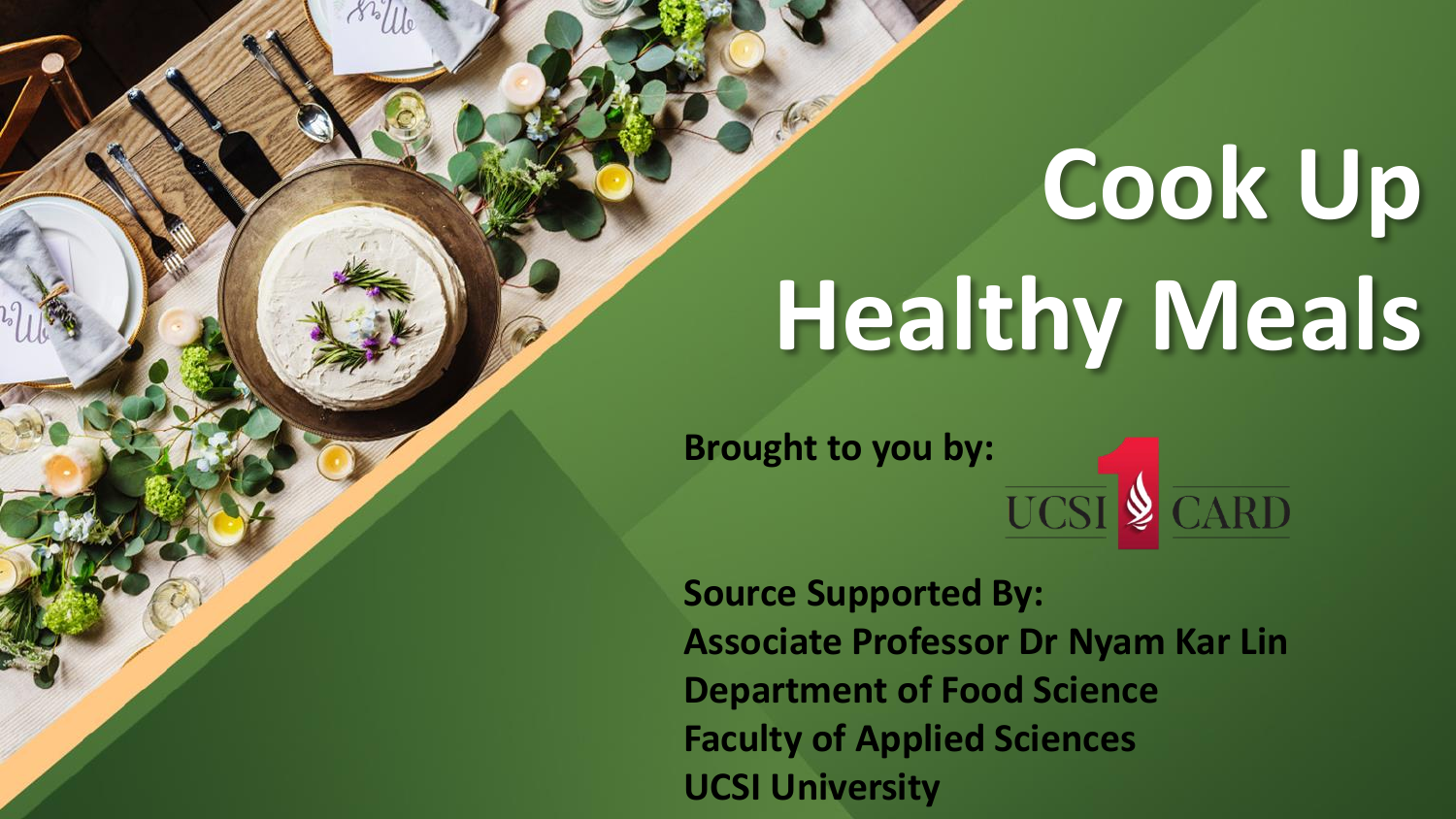#### 1 **Prepare healthy meals** using the

- following methods:
	- **Steaming** keeps nutrients and flavours in
	- **Stir frying** cooks small pieces of food quickly using minimal oil in non-stick pans
	- **Grilling and roasting** in high heat allows fat to drip away from meat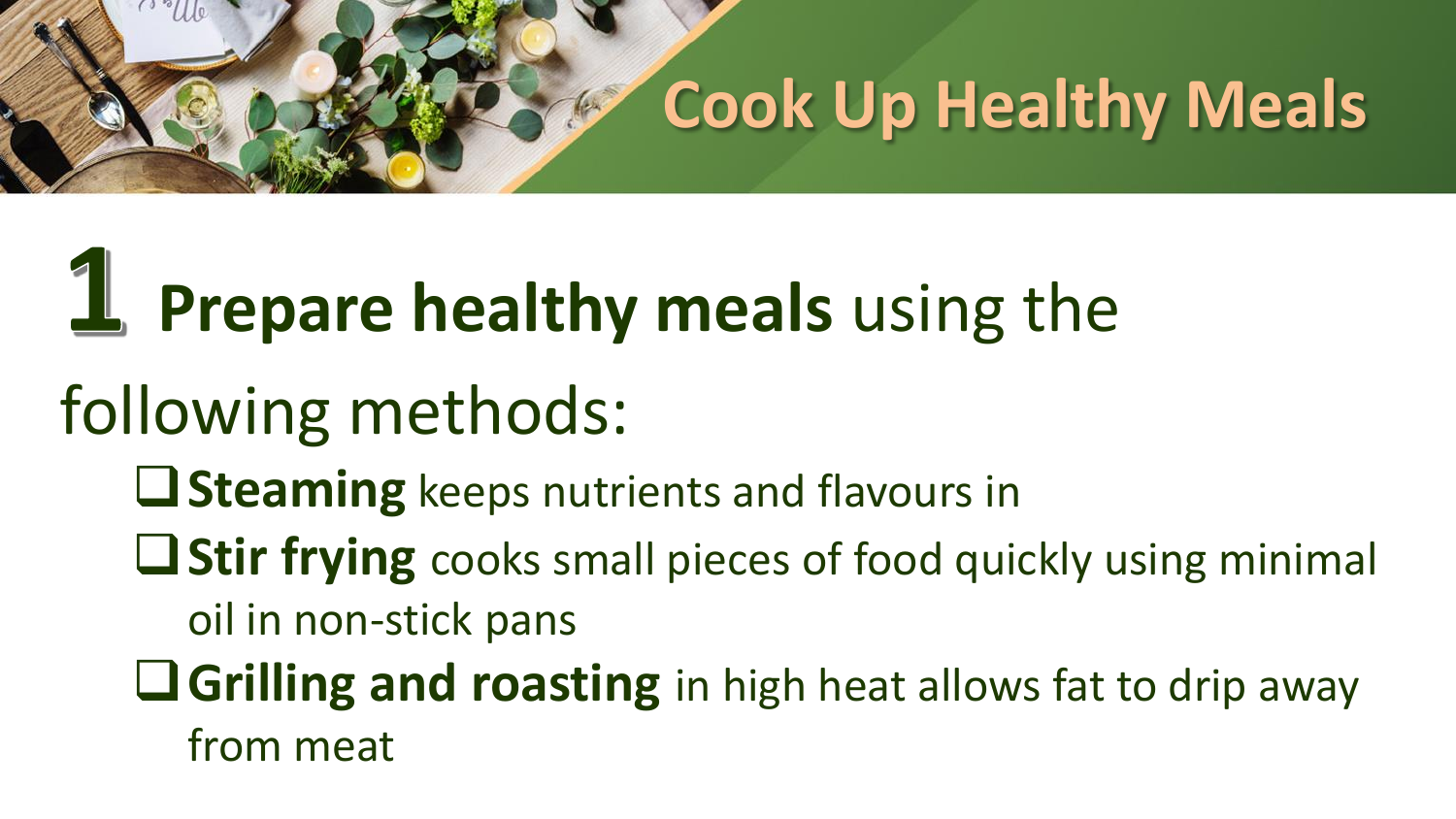#### **Prepare healthy meals** using the following methods (ctd): **Baking/Microwaving** helps to keep flavours and aromas in while using minimal oil **Braising** is an ideal way to soften tough meat without oil

**Stewing** is an easy and fast way to cook different types of foods using a slow cooker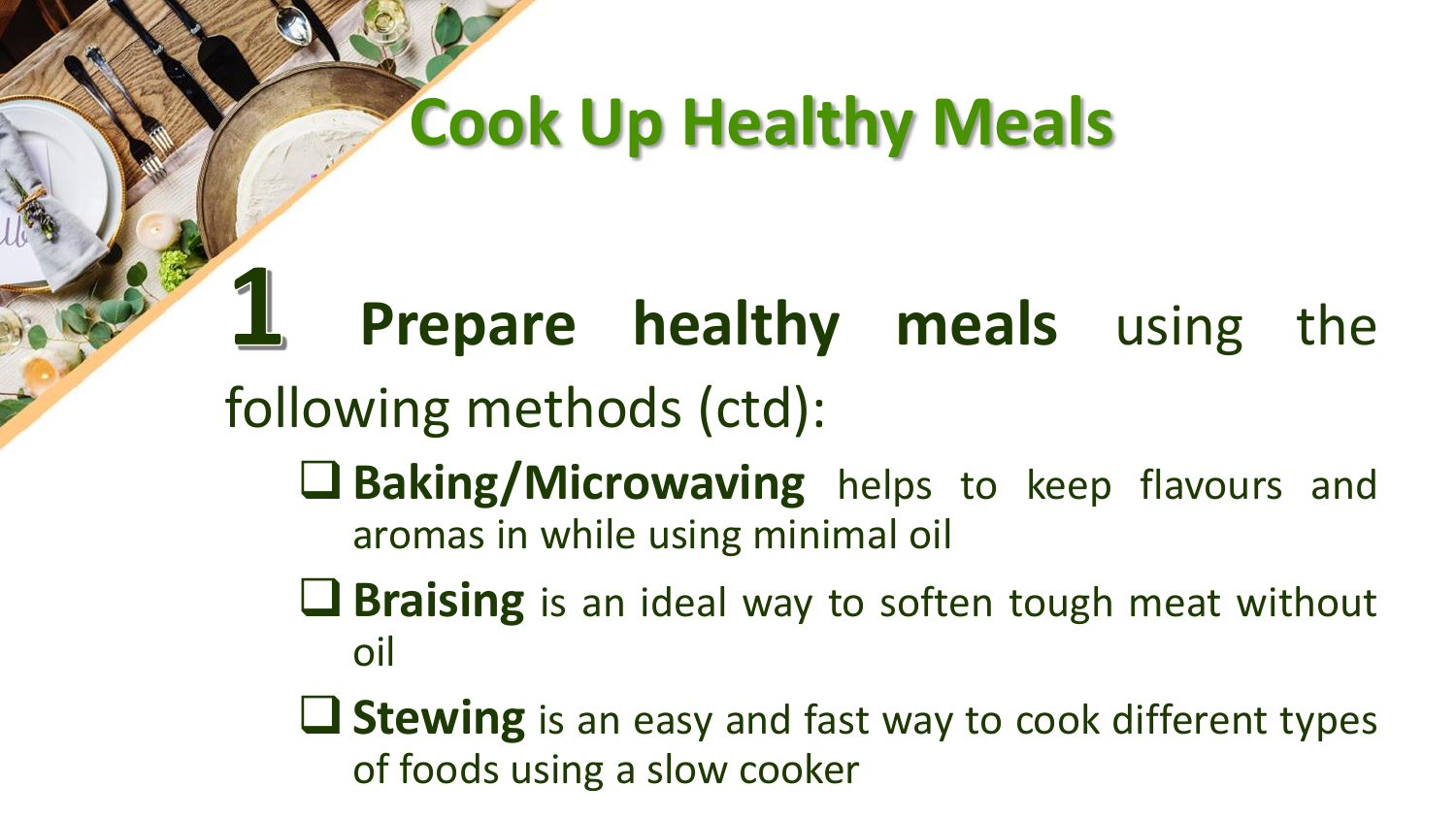# **Exchange with healthier** ingredients:

**Use low fat milk** instead of 'santan' **Substitute mayonnaise** with yoghurt or low fat salad dressing or low fat mayonnaise **Choose wholegrain bread** instead of white bread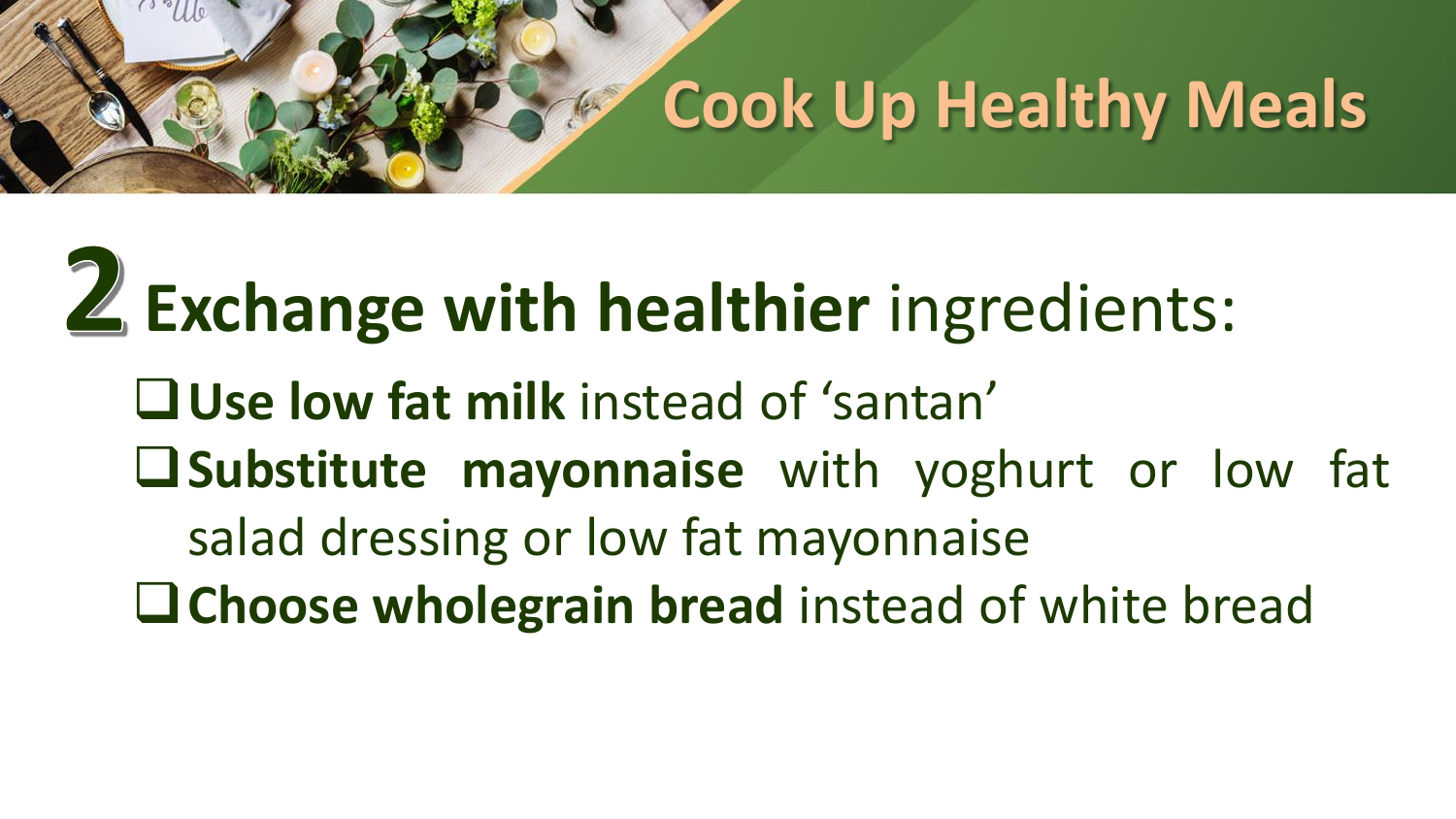# **Exchange with healthier** ingredients

- (ctd):
	- **Eat brown rice** instead of white rice
	- **Use herbs and spices** instead of sauces or salt
	- **Use fresh or dried fruits** instead of sugar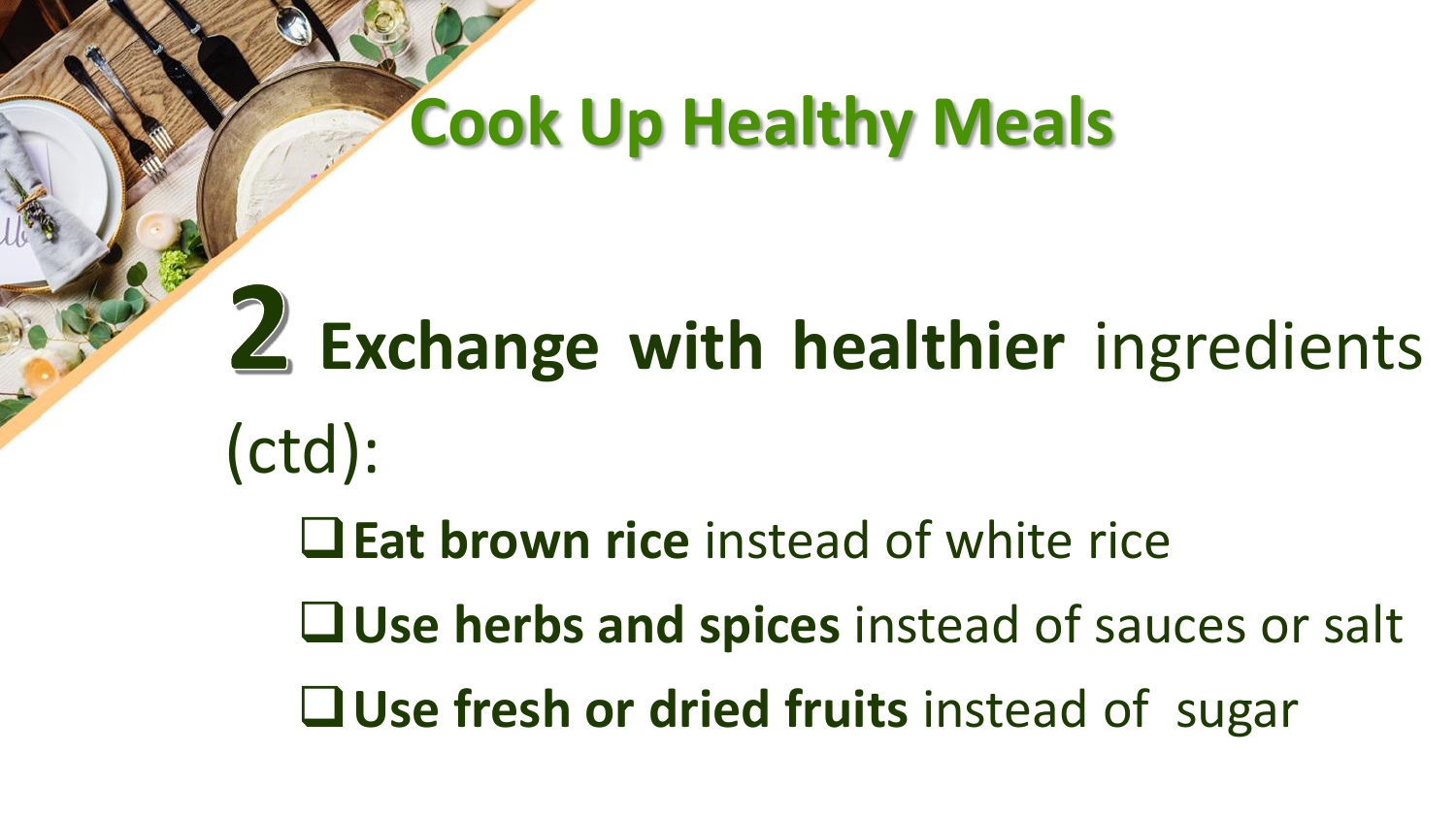### **Tips for healthier meal** preparations: **Remove visible fat and skin** from meat **Remove prawn heads** as they are high in cholesterol

**Wash vegetables and fruits** before you cut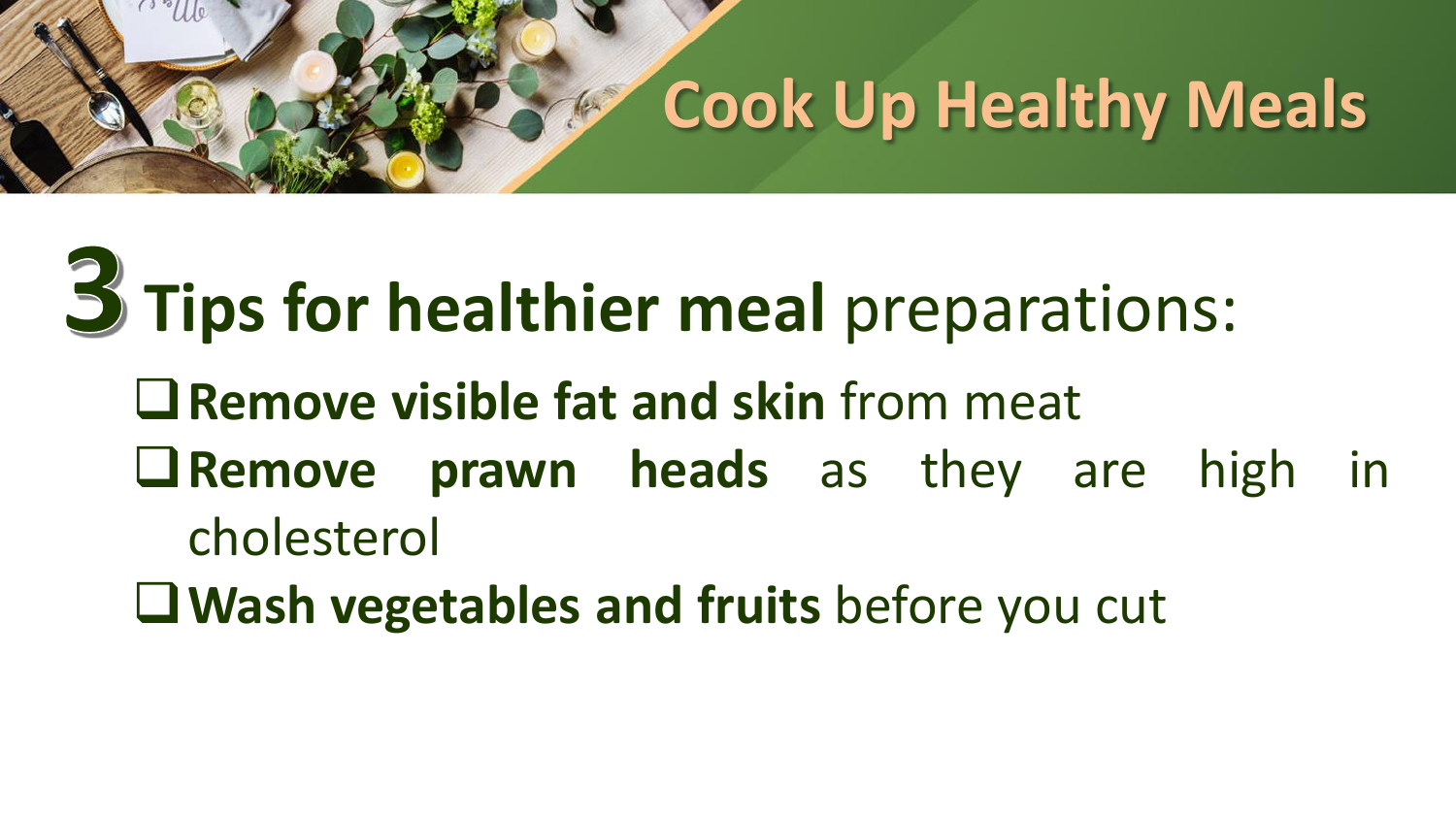## **Tips for healthier meal** preparations (ctd):

- **Lattilube vegetables** of different colours in your meals for more variety and to get more phytonutrients
- **Cook fish, chicken and meat thoroughly** to kill microorganisms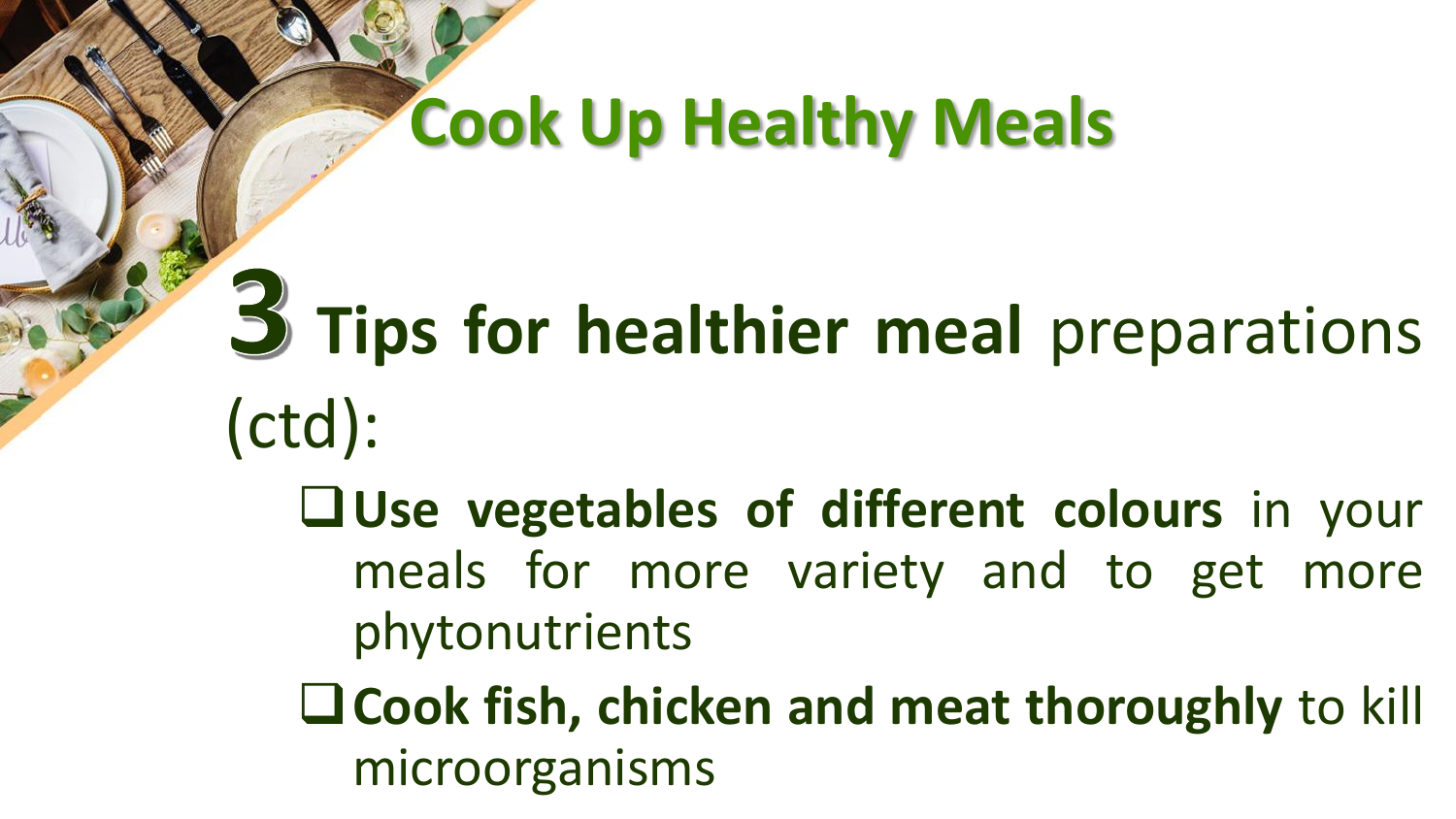### **GETTING BACK TO FOOD**



### **IS THIS YOUR FOOD PYRAMID???**